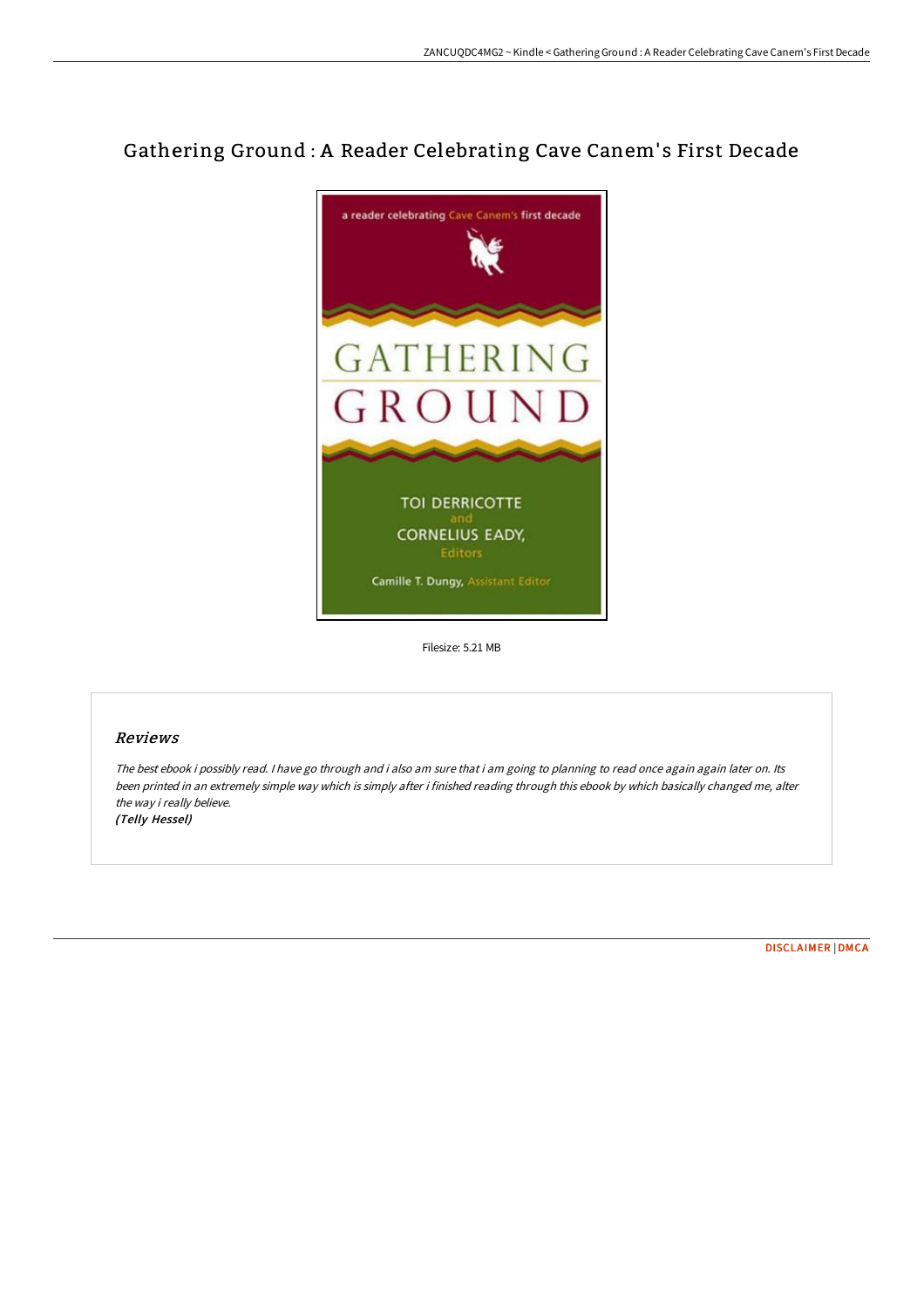### GATHERING GROUND : A READER CELEBRATING CAVE CANEM'S FIRST DECADE



University of Michigan Press, 2006. Soft Cover. Book Condition: New. New, unwrapped. Founded by prizewinning poets Toi Derricotte and Cornelius Eady in 1996, Cave Canem has for the past ten years dedicated itself to the discovery and cultivation of new voices in African American poetry. Cave Canem began as a week-long summer workshop/retreat for poets and has now expanded to include regional workshops, poetry readings, a series of public interviews between major poets and emerging younger poets, and an annual first book prize. The roster of participants in Cave Canem workshops and events is impressive, including Lucille Clifton, Yusef Komunyakaa, Marilyn Nelson, Sonia Sanchez, Al Young, and many others. Size: 8vo - over 7¾" - 9¾" tall. Book.

B Read Gathering Ground : A Reader [Celebrating](http://bookera.tech/gathering-ground-a-reader-celebrating-cave-canem.html) Cave Canem's First Decade Online  $\mathbf{E}$ Download PDF Gathering Ground : A Reader [Celebrating](http://bookera.tech/gathering-ground-a-reader-celebrating-cave-canem.html) Cave Canem's First Decade